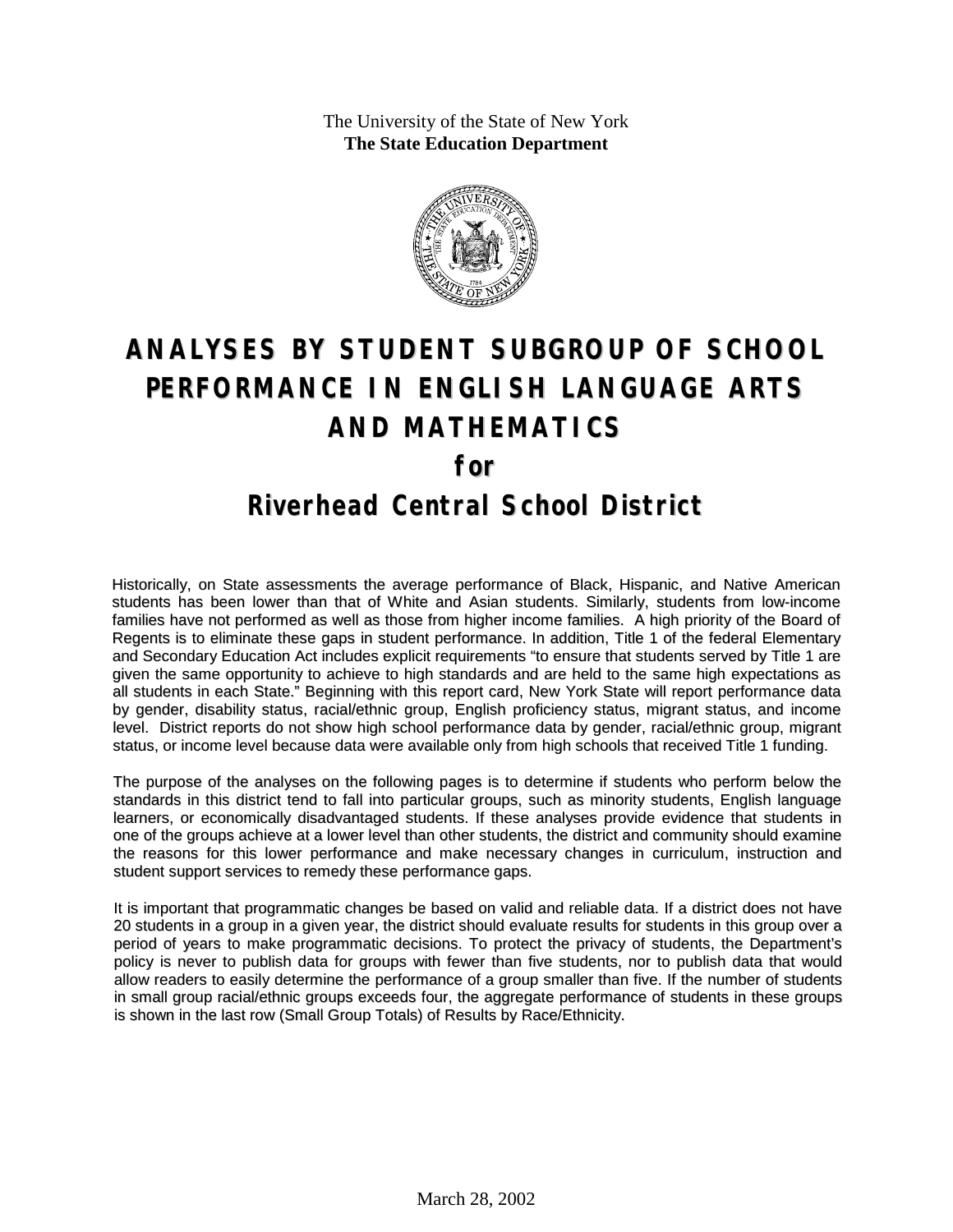# **Elementary English Language Arts**

A description of the performance levels and summary results for all general-education students and all students with disabilities can be found in the *Overview* of the New York State Report Card.

|                                          | <b>Counts of Students</b> |                   |                      |             |            |                 |                |                |                  | <b>Percentages</b><br>of Tested |  |
|------------------------------------------|---------------------------|-------------------|----------------------|-------------|------------|-----------------|----------------|----------------|------------------|---------------------------------|--|
| <b>Student Subgroup</b>                  |                           | <b>Not Tested</b> |                      |             |            | <b>Students</b> |                |                |                  |                                 |  |
|                                          | <b>ALT</b>                | <b>ELL</b>        | No<br>Valid<br>Score | Level<br>1  | Level<br>2 | Level<br>3      | Level<br>4     | Total          | Level<br>$2 - 4$ | Level<br>$3 - 4$                |  |
| Results by Race/Ethnicity                |                           |                   |                      |             |            |                 |                |                |                  |                                 |  |
| American Indian/Alaskan<br><b>Native</b> | 0                         | 0                 | 0                    | $\mathbf s$ | s          | s               | $\mathbf s$    | $\overline{2}$ | $\mathbf s$      | s                               |  |
| <b>Black</b>                             | 6                         | $\mathbf 0$       | 2                    | 22          | 49         | 26              | $\overline{2}$ | 99             | 78%              | 28%                             |  |
| Hispanic                                 | 0                         | 4                 | 0                    | 3           | 12         | 7               | $\mathbf{1}$   | 23             | 87%              | 35%                             |  |
| Asian or Pacific Islander                | 0                         | 1                 | $\pmb{0}$            | $\mathbf s$ | s          | s               | s              | 7              | s                | s                               |  |
| White                                    | $\mathbf 0$               | 3                 | $\mathbf 0$          | 17          | 56         | 124             | 53             | 250            | 93%              | 71%                             |  |
| Total                                    | 6                         | 8                 | $\overline{c}$       | 42          | 120        | 163             | 56             | 381            | 89%              | 57%                             |  |
| Small Group Totals (s)                   | 0                         | 1                 | 0                    | 0           | 3          | 6               | 0              | 9              | 100%             | 67%                             |  |
| Results by Gender                        |                           |                   |                      |             |            |                 |                |                |                  |                                 |  |
| Female                                   | 3                         | $\overline{2}$    | $\mathbf{1}$         | 22          | 51         | 77              | 31             | 181            | 88%              | 60%                             |  |
| Male                                     | 3                         | 6                 | $\mathbf{1}$         | 20          | 69         | 86              | 25             | 200            | 90%              | 56%                             |  |
| Total                                    | 6                         | 8                 | $\mathbf{2}$         | 42          | 120        | 163             | 56             | 381            | 89%              | 57%                             |  |
| Results by English Proficiency Status    |                           |                   |                      |             |            |                 |                |                |                  |                                 |  |
| <b>English Proficient</b>                | 6                         | 0                 | $\overline{c}$       | 42          | 114        | 160             | 55             | 371            | 89%              | 58%                             |  |
| <b>Limited English Proficient</b>        | 0                         | 8                 | $\mathbf 0$          | $\pmb{0}$   | 6          | 3               | 1              | 10             | 100%             | 40%                             |  |
| Total                                    | 6                         | 8                 | $\overline{2}$       | 42          | 120        | 163             | 56             | 381            | 89%              | 57%                             |  |
| Results by Income Level                  |                           |                   |                      |             |            |                 |                |                |                  |                                 |  |
| Economically<br>Disadvantaged            | 2                         | $\mathbf{1}$      | $\overline{c}$       | 25          | 56         | 44              | $\overline{4}$ | 129            | 81%              | 37%                             |  |
| Not Disadvantaged                        | 4                         | $\overline{7}$    | $\mathbf 0$          | 17          | 64         | 119             | 52             | 252            | 93%              | 68%                             |  |
| Total                                    | 6                         | 8                 | $\mathbf{2}$         | 42          | 120        | 163             | 56             | 381            | 89%              | 57%                             |  |
| Results by Migrant Status                |                           |                   |                      |             |            |                 |                |                |                  |                                 |  |
| <b>Migrant Family</b>                    | 0                         | 0                 | 0                    | $\mathbf S$ | S          | $\mathbf S$     | s              | 1              | s                | s                               |  |
| Not Migrant Family                       | 6                         | 8                 | 2                    | $\mathbf s$ | s          | s               | s              | 380            | s                | s                               |  |
| Total                                    | 6                         | 8                 | $\overline{c}$       | 42          | 120        | 163             | 56             | 381            | 89%              | 57%                             |  |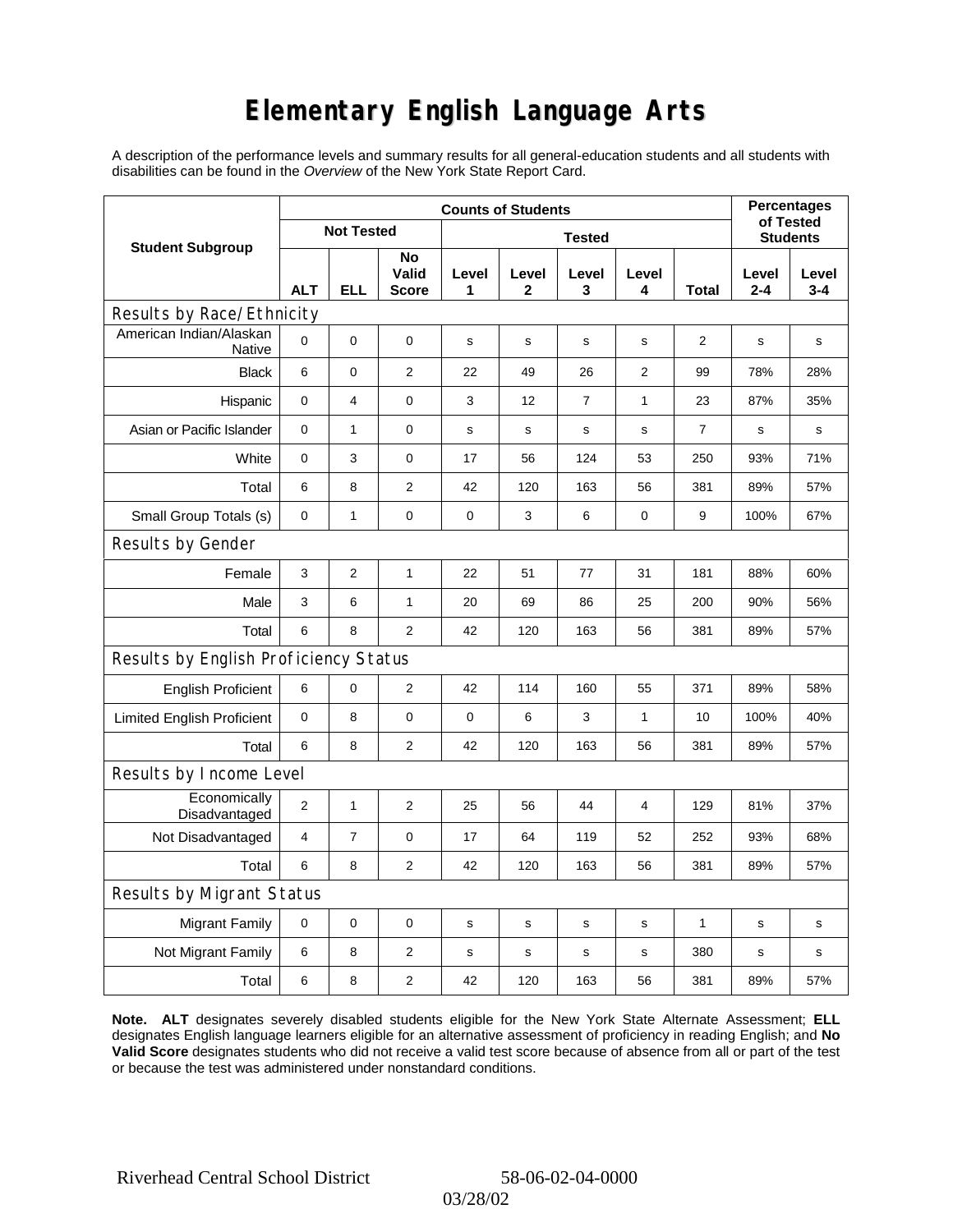# **Elementary Mathematics**

A description of the performance levels and summary results for all general-education students and all students with disabilities can be found in the *Overview* of the New York State Report Card.

|                                          | <b>Counts of Students</b> |                   |                             |                |             |                |             |       |                  | <b>Percentages</b><br>of Tested |  |
|------------------------------------------|---------------------------|-------------------|-----------------------------|----------------|-------------|----------------|-------------|-------|------------------|---------------------------------|--|
| <b>Student Subgroup</b>                  |                           | <b>Not Tested</b> |                             | <b>Tested</b>  |             |                |             |       |                  | <b>Students</b>                 |  |
|                                          | <b>ALT</b>                | <b>ELL</b>        | No<br>Valid<br><b>Score</b> | Level<br>1     | Level<br>2  | Level<br>3     | Level<br>4  | Total | Level<br>$2 - 4$ | Level<br>$3 - 4$                |  |
| Results by Race/Ethnicity                |                           |                   |                             |                |             |                |             |       |                  |                                 |  |
| American Indian/Alaskan<br><b>Native</b> | 0                         | $\mathbf 0$       | $\pmb{0}$                   | s              | s           | s              | s           | 2     | s                | s                               |  |
| <b>Black</b>                             | 4                         | $\overline{0}$    | $\mathbf{1}$                | 6              | 53          | 33             | 6           | 98    | 94%              | 40%                             |  |
| Hispanic                                 | 0                         | 0                 | $\pmb{0}$                   | 4              | 12          | 9              | 1           | 26    | 85%              | 38%                             |  |
| Asian or Pacific Islander                | 0                         | 0                 | 0                           | s              | $\mathbf s$ | $\mathbf s$    | $\mathbf s$ | 7     | $\mathbf s$      | s                               |  |
| White                                    | 0                         | $\mathbf{1}$      | $\pmb{0}$                   | 9              | 49          | 118            | 80          | 256   | 96%              | 77%                             |  |
| Total                                    | $\overline{4}$            | $\mathbf{1}$      | $\mathbf{1}$                | 19             | 116         | 166            | 88          | 389   | 95%              | 65%                             |  |
| Small Group Totals (s)                   | 0                         | 0                 | 0                           | 0              | 2           | 6              | 1           | 9     | 100%             | 78%                             |  |
| Results by Gender                        |                           |                   |                             |                |             |                |             |       |                  |                                 |  |
| Female                                   | 3                         | 0                 | $\pmb{0}$                   | $\overline{7}$ | 56          | 74             | 45          | 182   | 96%              | 65%                             |  |
| Male                                     | $\mathbf{1}$              | $\mathbf{1}$      | $\mathbf{1}$                | 12             | 60          | 92             | 43          | 207   | 94%              | 65%                             |  |
| Total                                    | $\overline{\mathbf{4}}$   | 1                 | $\mathbf{1}$                | 19             | 116         | 166            | 88          | 389   | 95%              | 65%                             |  |
| Results by English Proficiency Status    |                           |                   |                             |                |             |                |             |       |                  |                                 |  |
| <b>English Proficient</b>                | 4                         | 0                 | $\mathbf{1}$                | 17             | 111         | 159            | 88          | 375   | 95%              | 66%                             |  |
| <b>Limited English Proficient</b>        | 0                         | $\mathbf{1}$      | $\pmb{0}$                   | 2              | 5           | $\overline{7}$ | $\mathbf 0$ | 14    | 86%              | 50%                             |  |
| Total                                    | $\overline{4}$            | $\mathbf{1}$      | $\mathbf{1}$                | 19             | 116         | 166            | 88          | 389   | 95%              | 65%                             |  |
| Results by Income Level                  |                           |                   |                             |                |             |                |             |       |                  |                                 |  |
| Economically<br>Disadvantaged            | $\overline{2}$            | 0                 | $\mathbf{1}$                | 8              | 59          | 49             | 12          | 128   | 94%              | 48%                             |  |
| Not Disadvantaged                        | $\overline{2}$            | $\mathbf{1}$      | $\pmb{0}$                   | 11             | 57          | 117            | 76          | 261   | 96%              | 74%                             |  |
| Total                                    | $\overline{4}$            | $\mathbf{1}$      | $\mathbf{1}$                | 19             | 116         | 166            | 88          | 389   | 95%              | 65%                             |  |
| Results by Migrant Status                |                           |                   |                             |                |             |                |             |       |                  |                                 |  |
| <b>Migrant Family</b>                    | $\mathbf 0$               | 0                 | $\mathbf 0$                 | $\mathbf s$    | s           | s              | s           | 1     | s                | s                               |  |
| Not Migrant Family                       | 4                         | 1                 | $\mathbf{1}$                | $\mathbf s$    | $\mathbf s$ | $\mathbf s$    | $\mathbf s$ | 388   | s                | s                               |  |
| Total                                    | 4                         | 1                 | 1                           | 19             | 116         | 166            | 88          | 389   | 95%              | 65%                             |  |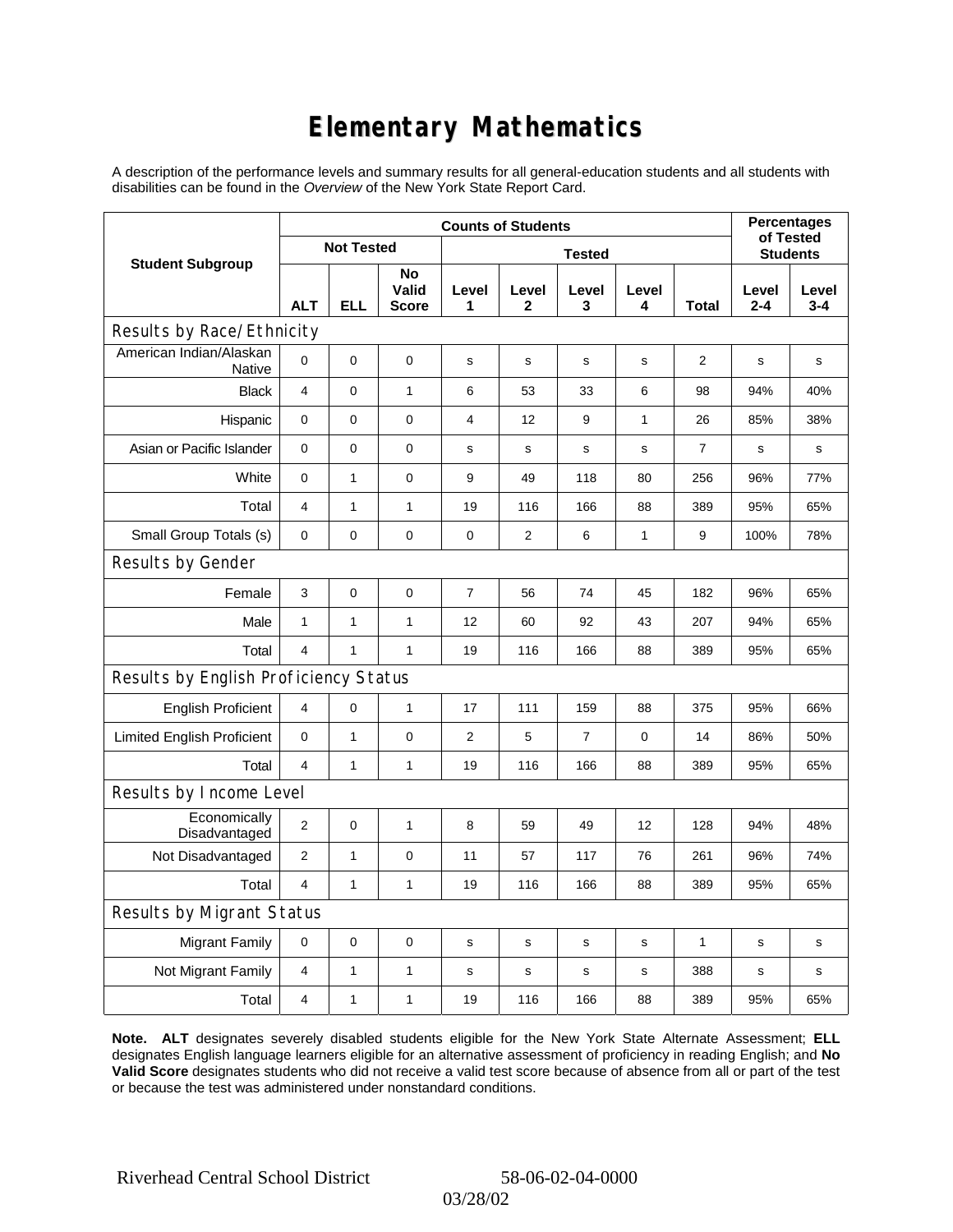### **Middle-Level English Language Arts**

A description of the performance levels and summary results for all general-education students and all students with disabilities can be found in the *Overview* of the New York State Report Card.

|                                          | <b>Counts of Students</b> |                   |                             |                |              |            |                |             |                  | <b>Percentages</b><br>of Tested |  |
|------------------------------------------|---------------------------|-------------------|-----------------------------|----------------|--------------|------------|----------------|-------------|------------------|---------------------------------|--|
| <b>Student Subgroup</b>                  |                           | <b>Not Tested</b> |                             | <b>Tested</b>  |              |            |                |             | <b>Students</b>  |                                 |  |
|                                          | <b>ALT</b>                | <b>ELL</b>        | No<br>Valid<br><b>Score</b> | Level<br>1     | Level<br>2   | Level<br>3 | Level<br>4     | Total       | Level<br>$2 - 4$ | Level<br>$3 - 4$                |  |
| Results by Race/Ethnicity                |                           |                   |                             |                |              |            |                |             |                  |                                 |  |
| American Indian/Alaskan<br><b>Native</b> | 0                         | $\mathbf 0$       | $\mathbf 0$                 | s              | s            | s          | s              | 4           | s                | s                               |  |
| <b>Black</b>                             | $\overline{2}$            | 0                 | $\mathbf{2}$                | 13             | 54           | 15         | $\overline{2}$ | 84          | 85%              | 20%                             |  |
| Hispanic                                 | 0                         | $\overline{7}$    | $\mathbf 0$                 | $\mathbf 0$    | 2            | 5          | 1              | 8           | 100%             | 75%                             |  |
| Asian or Pacific Islander                | 0                         | $\overline{2}$    | $\mathbf 0$                 | $\mathbf s$    | s            | s          | $\mathbf s$    | 4           | s                | s                               |  |
| White                                    | 0                         | 5                 | $\overline{c}$              | $\overline{4}$ | 69           | 106        | 54             | 233         | 98%              | 69%                             |  |
| Total                                    | $\overline{2}$            | 14                | 4                           | 18             | 126          | 130        | 59             | 333         | 95%              | 57%                             |  |
| Small Group Totals (s)                   | $\mathbf 0$               | $\overline{2}$    | $\mathbf 0$                 | 1              | $\mathbf{1}$ | 4          | $\overline{2}$ | 8           | 88%              | 75%                             |  |
| Results by Gender                        |                           |                   |                             |                |              |            |                |             |                  |                                 |  |
| Female                                   | $\mathbf{1}$              | 5                 | $\mathbf{1}$                | 8              | 60           | 67         | 45             | 180         | 96%              | 62%                             |  |
| Male                                     | $\mathbf{1}$              | 9                 | 3                           | 10             | 66           | 63         | 14             | 153         | 93%              | 50%                             |  |
| Total                                    | $\overline{2}$            | 14                | $\overline{4}$              | 18             | 126          | 130        | 59             | 333         | 95%              | 57%                             |  |
| Results by English Proficiency Status    |                           |                   |                             |                |              |            |                |             |                  |                                 |  |
| <b>English Proficient</b>                | 2                         | 0                 | 4                           | 18             | 126          | 130        | 59             | 333         | 95%              | 57%                             |  |
| <b>Limited English Proficient</b>        | 0                         | 14                | $\mathbf 0$                 | $\pmb{0}$      | $\mathbf 0$  | 0          | 0              | 0           | 0%               | 0%                              |  |
| Total                                    | $\overline{2}$            | 14                | $\overline{4}$              | 18             | 126          | 130        | 59             | 333         | 95%              | 57%                             |  |
| Results by Income Level                  |                           |                   |                             |                |              |            |                |             |                  |                                 |  |
| Economically<br>Disadvantaged            | $\overline{2}$            | 5                 | $\mathbf{1}$                | 4              | 27           | 7          | 2              | 40          | 90%              | 23%                             |  |
| Not Disadvantaged                        | 0                         | 9                 | 3                           | 14             | 99           | 123        | 57             | 293         | 95%              | 61%                             |  |
| Total                                    | $\overline{2}$            | 14                | 4                           | 18             | 126          | 130        | 59             | 333         | 95%              | 57%                             |  |
| Results by Migrant Status                |                           |                   |                             |                |              |            |                |             |                  |                                 |  |
| <b>Migrant Family</b>                    | $\mathbf 0$               | 0                 | $\pmb{0}$                   | $\mathbf 0$    | $\mathbf 0$  | 0          | 0              | $\mathbf 0$ | 0%               | 0%                              |  |
| Not Migrant Family                       | 2                         | 14                | $\overline{4}$              | 18             | 126          | 130        | 59             | 333         | 95%              | 57%                             |  |
| Total                                    | $\overline{2}$            | 14                | 4                           | 18             | 126          | 130        | 59             | 333         | 95%              | 57%                             |  |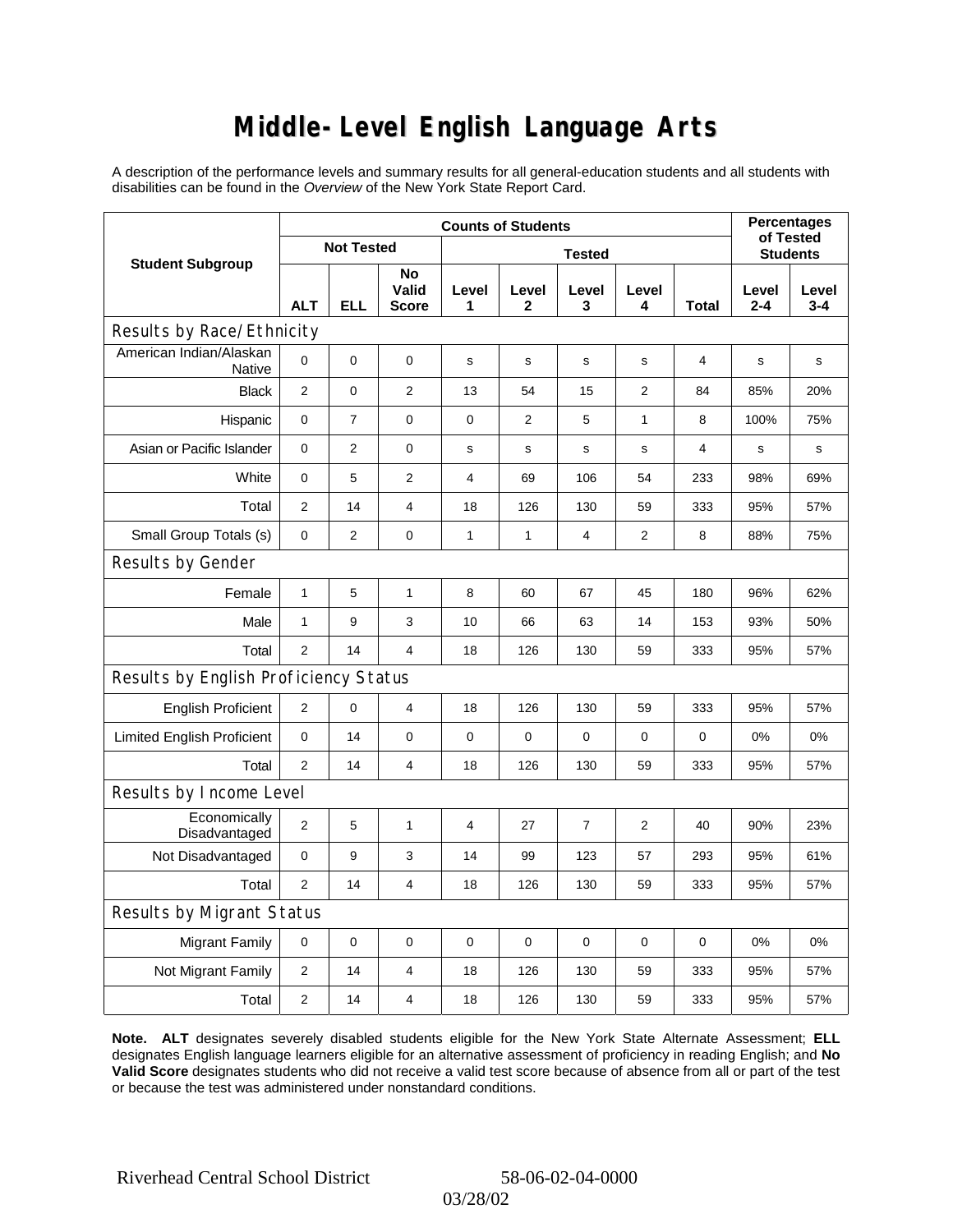### **Middle-Level Mathematics**

A description of the performance levels and summary results for all general-education students and all students with disabilities can be found in the *Overview* of the New York State Report Card.

|                                          |                | <b>Percentages</b><br>of Tested |                             |                |                       |              |              |                 |                  |                  |
|------------------------------------------|----------------|---------------------------------|-----------------------------|----------------|-----------------------|--------------|--------------|-----------------|------------------|------------------|
| <b>Student Subgroup</b>                  |                | <b>Not Tested</b>               |                             |                |                       |              |              | <b>Students</b> |                  |                  |
|                                          | <b>ALT</b>     | <b>ELL</b>                      | No<br>Valid<br><b>Score</b> | Level<br>1     | Level<br>$\mathbf{2}$ | Level<br>3   | Level<br>4   | <b>Total</b>    | Level<br>$2 - 4$ | Level<br>$3 - 4$ |
| Results by Race/Ethnicity                |                |                                 |                             |                |                       |              |              |                 |                  |                  |
| American Indian/Alaskan<br><b>Native</b> | $\mathbf 0$    | 0                               | $\mathbf 0$                 | s              | $\mathbf s$           | $\mathbf s$  | $\mathbf s$  | 4               | s                | s                |
| <b>Black</b>                             | $\mathbf{2}$   | 0                               | $\mathbf{1}$                | 30             | 41                    | 11           | $\mathbf{1}$ | 83              | 64%              | 14%              |
| Hispanic                                 | 0              | 0                               | 0                           | 5              | 5                     | 4            | 1            | 15              | 67%              | 33%              |
| Asian or Pacific Islander                | 0              | $\overline{2}$                  | 0                           | s              | s                     | s            | s            | 3               | s                | s                |
| White                                    | $\mathbf 0$    | 4                               | $\mathbf{1}$                | 16             | 82                    | 100          | 40           | 238             | 93%              | 59%              |
| Total                                    | 2              | 6                               | $\overline{2}$              | 53             | 129                   | 116          | 45           | 343             | 85%              | 47%              |
| Small Group Totals (s)                   | $\mathbf 0$    | $\overline{2}$                  | $\pmb{0}$                   | $\overline{2}$ | $\mathbf{1}$          | $\mathbf{1}$ | 3            | $\overline{7}$  | 71%              | 57%              |
| Results by Gender                        |                |                                 |                             |                |                       |              |              |                 |                  |                  |
| Female                                   | $\mathbf{1}$   | 3                               | $\overline{2}$              | 28             | 65                    | 62           | 26           | 181             | 85%              | 49%              |
| Male                                     | $\mathbf{1}$   | 3                               | 0                           | 25             | 64                    | 54           | 19           | 162             | 85%              | 45%              |
| Total                                    | $\overline{2}$ | 6                               | $\overline{2}$              | 53             | 129                   | 116          | 45           | 343             | 85%              | 47%              |
| Results by English Proficiency Status    |                |                                 |                             |                |                       |              |              |                 |                  |                  |
| <b>English Proficient</b>                | $\overline{c}$ | 0                               | $\overline{2}$              | 47             | 128                   | 115          | 45           | 335             | 86%              | 48%              |
| <b>Limited English Proficient</b>        | 0              | 6                               | $\mathbf 0$                 | 6              | $\mathbf{1}$          | $\mathbf{1}$ | $\mathbf 0$  | 8               | 25%              | 13%              |
| Total                                    | 2              | 6                               | $\mathbf{2}$                | 53             | 129                   | 116          | 45           | 343             | 85%              | 47%              |
| Results by Income Level                  |                |                                 |                             |                |                       |              |              |                 |                  |                  |
| Economically<br>Disadvantaged            | $\mathbf{2}$   | 0                               | 1                           | 15             | 21                    | 9            | 1            | 46              | 67%              | 22%              |
| Not Disadvantaged                        | 0              | 6                               | $\mathbf{1}$                | 38             | 108                   | 107          | 44           | 297             | 87%              | 51%              |
| Total                                    | 2              | 6                               | 2                           | 53             | 129                   | 116          | 45           | 343             | 85%              | 47%              |
| <b>Results by Migrant Status</b>         |                |                                 |                             |                |                       |              |              |                 |                  |                  |
| <b>Migrant Family</b>                    | $\mathbf 0$    | 0                               | $\pmb{0}$                   | $\mathbf 0$    | 0                     | $\mathbf 0$  | 0            | $\mathbf 0$     | 0%               | 0%               |
| Not Migrant Family                       | 2              | 6                               | 2                           | 53             | 129                   | 116          | 45           | 343             | 85%              | 47%              |
| Total                                    | $\mathbf{2}$   | 6                               | 2                           | 53             | 129                   | 116          | 45           | 343             | 85%              | 47%              |